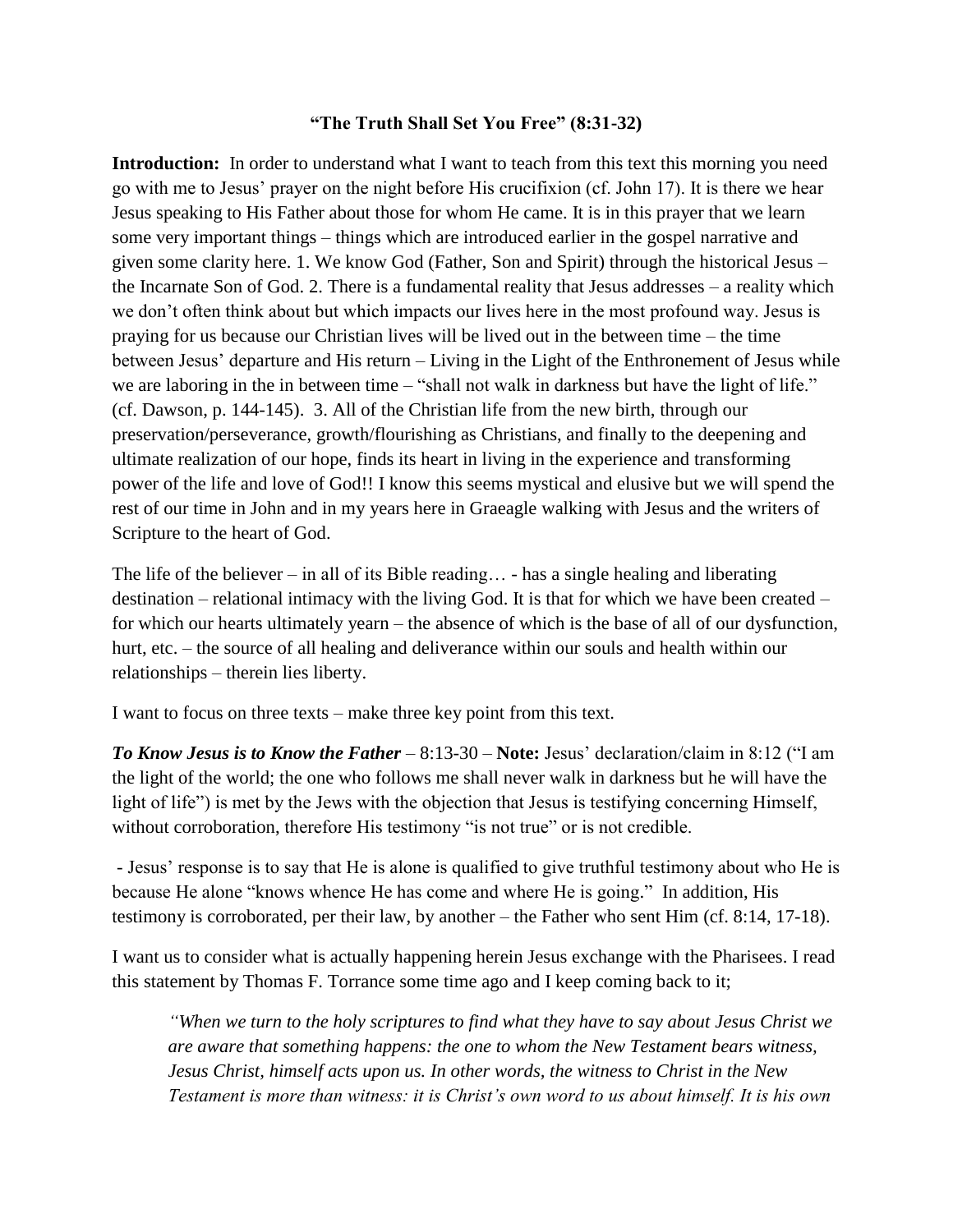*self-witness. Jesus Christ, so to speak, steps out of the pages of the New Testament and confronts us face to face and reveals himself personally to us. It is God who comes to us in this Christ, God who comes to be his own mediator, God who comes to authenticate himself to us. Now what God reveals to us in Jesus Christ and the manner of his revealing, the content and the mode of revelation, are inseparable."*<sup>1</sup>

We are not only witnesses to Jesus' self-revelation in this exchange with the Pharisees but Jesus effectively *"steps out of the pages of the New Testament and confronts us face to face and reveals himself personally to us. It is God who comes to us in this Christ, God who comes to be his own mediator, God who comes to authenticate himself to us."* We understand that this is achieved by the Holy Spirit.

- The knowledge of God *starts with knowing the historical Jesus, the Jesus of history as He reveals Himself to us in scripture* – cf. 8:19-29 -

8:19, 23-29 – Jesus does two things – **First,** He connects knowing the Father with knowing Himself.

**Second,** He teaches that He is God – and/or God is Trinity - and to know God begins with knowing Jesus, the Incarnate Son *or believing that He is "I Am."* (cf. esp. 8:19, 23-24, 28).

James Sawyer noted that "*any discussion of the Trinity that is not grounded in the incarnation floats off into abstract speculation*."<sup>2</sup> He goes on to speak to us about the "study of God" which we as Christians undertake – that abstract speculation – in which we hold God at a distance and "study" or objectively analyze Him based in His observable "components" or parts. He warns against centering our study of God in the study of His attributes – He likens this to knowing a person by performing an autopsy. God, as Father, Son and Spirit, is personal and utterly relational.<sup>3</sup> *He is known as such through Jesus. God steps off of His throne and out of heaven and into the pages of history as man AND He presents Himself to be known by us* (cf. John 1:14-18; Hebrews 1:1-3; Ephesians 3:14-19; Colossians 2:8-10; 3:1-4). That is what is taking place in first century Israel – here in John – and that is what is taking place here in  $21<sup>st</sup>$  century Graeagle.

8:21-22, 24, 26-29 – He is declaring that our very life and salvation depends on what we do with this Jesus!!

- This is Life lived and experienced in the "between time" (cf. 8:21-22, 24, 26-29). Essentially we are saying – Jesus is saying – that the Jesus of history, who is the Divine Son incarnate, is the very same Jesus now seated on the throne at the Father's right hand. We await the return of that

 $\overline{\phantom{a}}$ 

<sup>&</sup>lt;sup>1</sup> Torrance, "Incarnation: The Person and Life of Christ," page 33

<sup>2</sup> M. James Sawyer, "Resurrecting the Trinity," 86-87

 $3$  lbid. page 82 "When we talk about the Trinity we are in the realm of the personal and relational."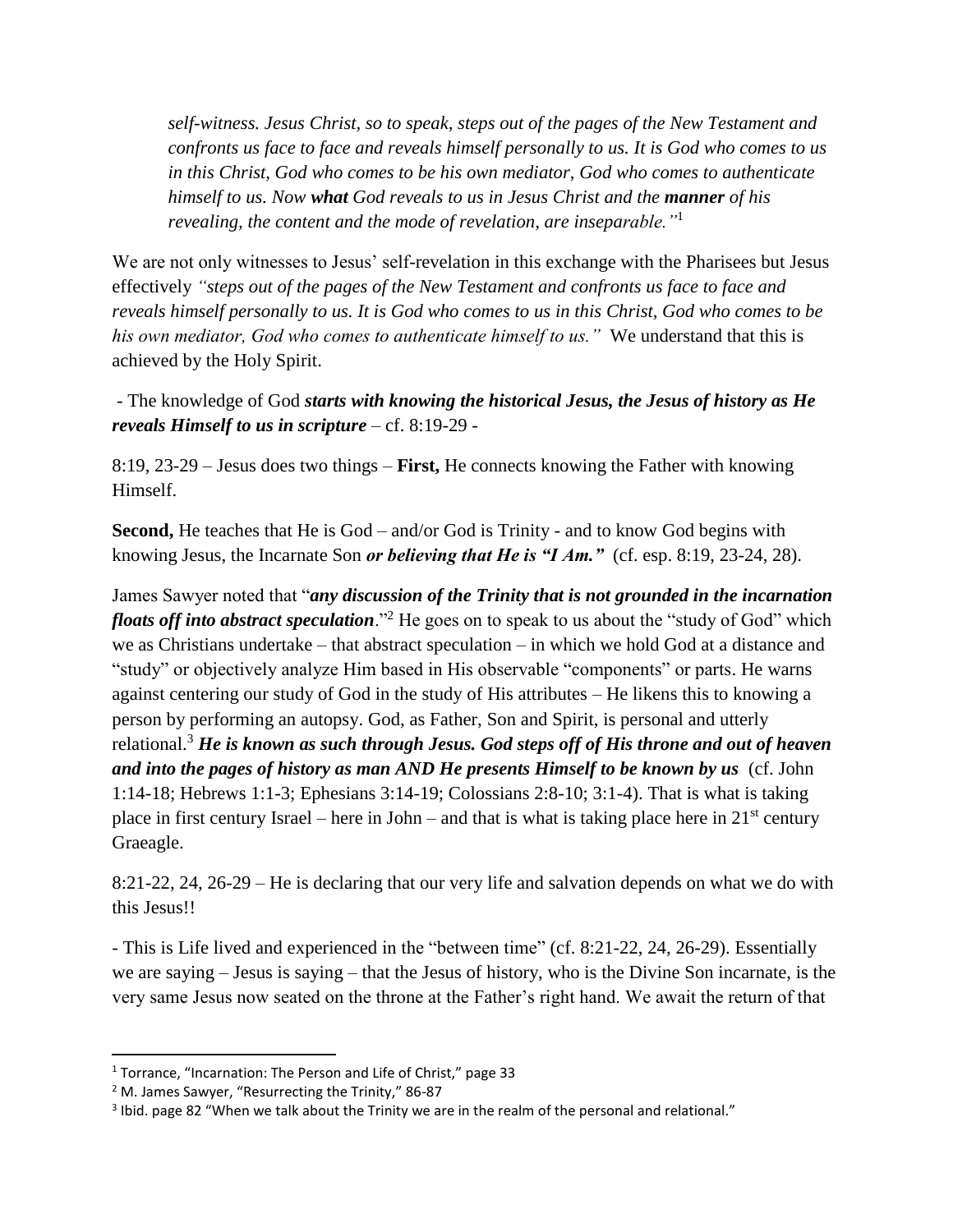Jesus, to finish the work for which the Father sent Him, as our hope (cf. John 14:1-7; Philippians 3:20-21; Colossians 3:1-4).

**Note:** Jesus' promise to those who have believed is the promise of *assurance and liberty* in the "between time" or "the light of light." It is the promise of assurance that we are indeed His disciples. It is the promise of liberty which is the freedom from sin (singular) to include from sins condemning and enslaving power – even the power of sins committed against us to enslave us to our brokenness and shame.

*True Liberty is Found in "Abiding" in Jesus' Word, Which is to Abide in His Love* – 8:31-32; John  $15:1-11$  – This is life in the "between time" for the believer – the "light of/from life" – is a life of the liberty found in "abiding" in His word.

- Abiding is relational because it is the fundamental nature of God – abiding in His word is bidirectional

- It is living in the context of and experience of His love cf. John 15:1-11
- Abiding *in His love* is transforming

**Note:** The Jews object to His promise of "liberty" or freedom, based in their lineage. This provides the occasion for Jesus to take them directly from His promise of "freedom/liberty" to a discussion of paternity (cf. 8:28-29). This is effectively circling back to the truth of God as Trinity – which is to emphasize that He exists in (subsistence) relationship (Father, son and Spirit), that He is utterly relational, and that those relationships are, at their core, "love" relationships ("God is love!"). Jesus alludes to the fact that, in Him, we are brought into the life and love of the Father, Son and Spirit – of the Triune God!!

## *Having God as Our Father is Seen in Our Response of Love to Jesus – Living in the Life and Love of God* – *Is the Place of Profound Healing/Liberty* 8:32-43; 14:1-7, 21-23

- Jesus takes this into the context of "family" relations (cf. 8:34-37 – "my word has no room/place/hold *in you*," – 8:38-42 – Father relations – "*If God were your Father you would love me*, for I have come from God").

- Jesus came so that we might be brought into the life and love of the Father, Son and Spirit, and that we might know His Father as our Father  $-14:1-7$ ; 17:1-3

- This is the very context of life lived here in relationship with God as Father through Jesus. This is what it means to "abide in" His word or His love – the means of the life of fullness and liberty as well as the goal, the driving hope, of our lives (cf. 14:21-23; 17:1-3, 20-26).

- This relationship/love compels obedience from the place of deep or full joy - liberty (cf. 14:21- 23; John 15:9-11; Ephesians 3:14-19) – "The most beautiful moment of any creatures life: to know that one is loved, personally by God, to feel oneself lifted to the bosom of the Trinity and